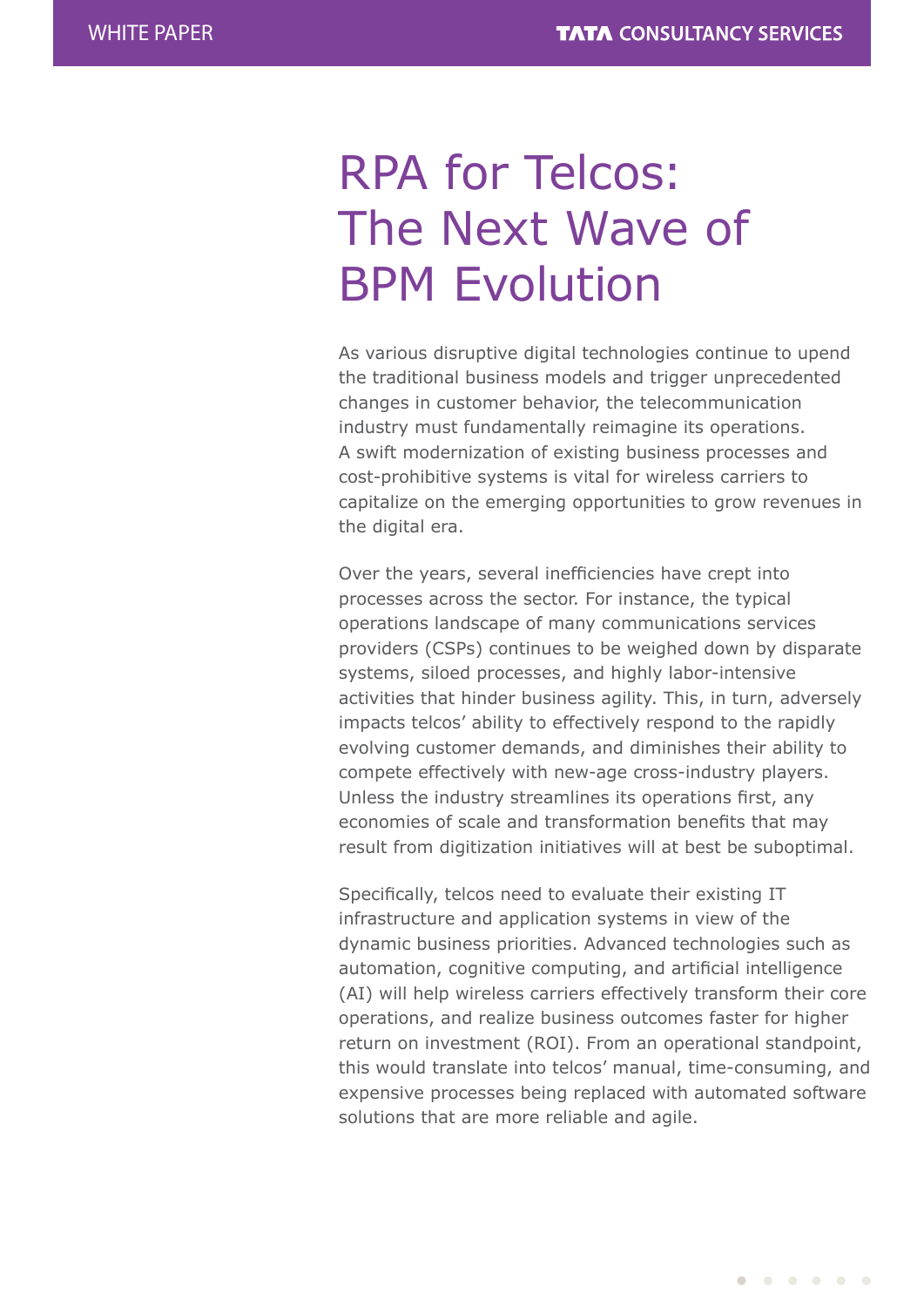To be fair to CSPs, they embraced process automation more than a decade ago. Many telcos have since launched several business process management (BPM) projects to eliminate manual intervention in different functions spanning their operations support systems (OSS) and business support systems (BSS). Be it for optimizing the workflows underpinning network inventory and configuration and service provisioning, or automating processes concerning revenue and order management, operators have aggressively adopted BPM.

Where does then the new wave of process automation, enabled by the likes of AI and machine learning, fit in? Does this technology stack–known as robotic process automation (RPA)–require a standalone deployment, or can it be integrated with the BPM implementation in a non-intrusive way? And, what tangible business benefits can telcos accrue from these investments?

### The RPA promise

Traditionally, companies based their business strategy on structured data from enterprise applications and relational databases. Given Big Data's 'Variety' challenge, relational databases that store structured information are ill-suited to storing, analyzing, and processing Big Data.

While data-driven planning has been recognized as 'the best practice' in business, Big Data is changing some age-old notions of management. It is often confused with data warehousing.

The value proposition of RPA is simple: to automate manual, logically-designed processes that are repetitive and timeconsuming. Telecom operators could leverage RPA to automate the bulk of their employees' routine tasks spanning both the front office and back office, freeing them up to perform high-value activities. Consequently, CSPs will be able to substantially bring down the total cost of ownership (TCO) for OSS and BSS systems, and reduce the time-to-market and boost customer responsiveness.

Moreover, telcos can roll out RPA at a fraction of the time and costs it would otherwise take them to execute such workflows. The technology can typically be installed within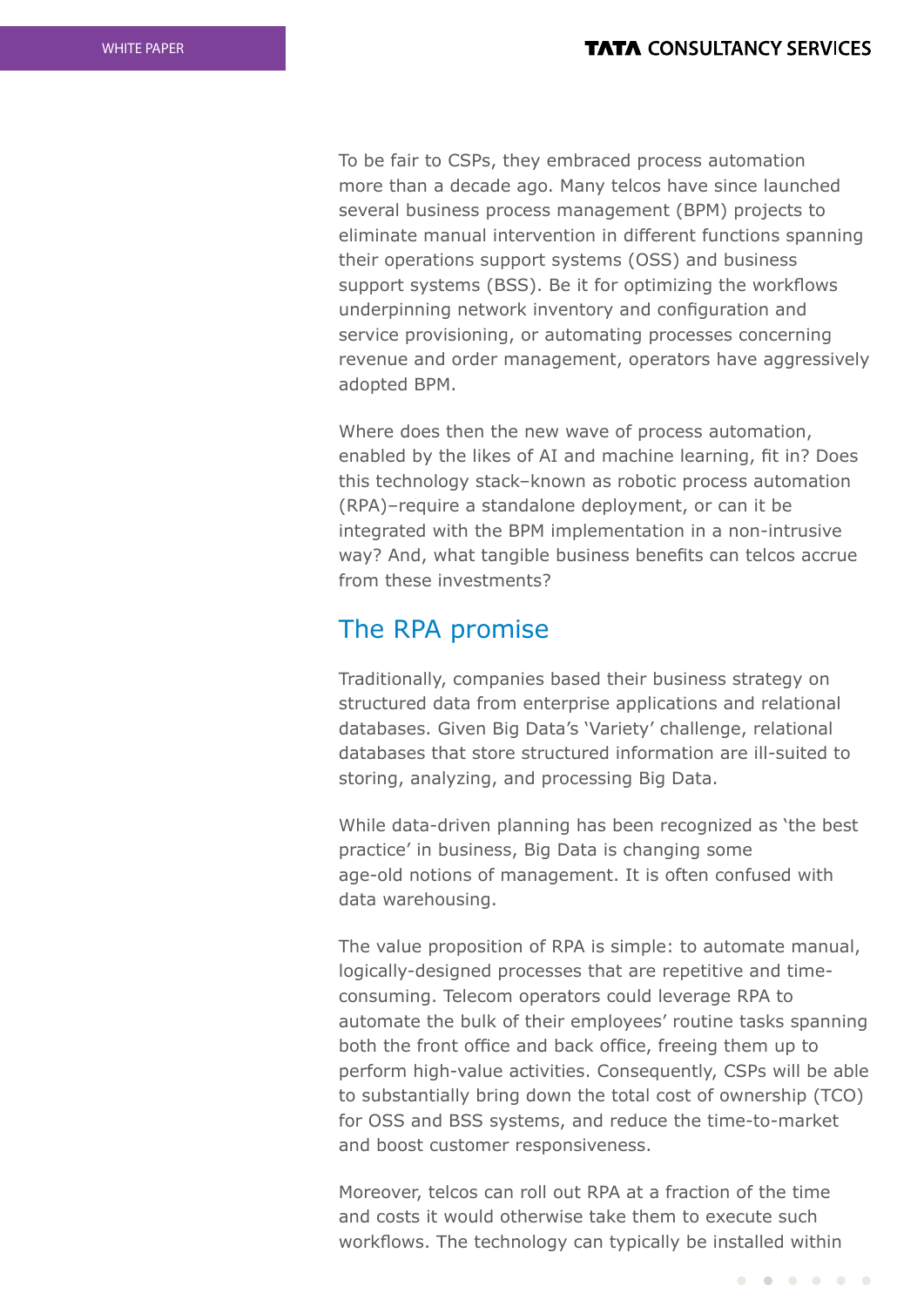weeks, without placing much demand on IT services. RPA can help the industry become more agile and cost-efficient on multiple fronts; for instance, processing a huge volume of transactions with accuracy.

### Wide-ranging scope

However, considering RPA is essentially based on the idea of streamlining predictable workflows, some industry participants are wondering if it is truly different from BPM, or can serve as a substitute.

We view RPA as a logical extension of the existing BPM implementation. While BPM ensures robust process stability for optimized business performance, RPA offers turnkey, non-complex solutions that can be harnessed to realize productivity improvements and cost savings.

While BPM is more strategic in nature, RPA is largely tactical. RPA can, however, only cover repetitive tasks, and is not effective for solving workflow-related challenges across enterprise systems and applications.

CSPs can deploy RPA across a wide range of processes that were earlier outside the scope of BPM, owing to the latter's financial implications and change management effects. RPA, given its relatively smaller footprint, entails a far lower capital expenditure. It can be used for different, unrelated processes such as non-core activities of accounting, HR reporting, and administrative tasks without requiring additional investments.

Another differentiating aspect of RPA is that it works at the user-interface level, thereby not necessitating any major changes in the core IT systems, and minimizing security. Additionally, RPA's underlying design–characterized by a visual data flow model–enables business users to hit the ground running without having to depend too much on organizations' IT departments. RPA can be scaled up or down depending on dynamic business requirements.

Finally, RPA is compatible with a host of enterprise systems and process automation exercises including BPM, which means that the investments you have already made with regard to enterprise IT won't go a waste; rather you'd be able to realize the ROI from all of those initiatives.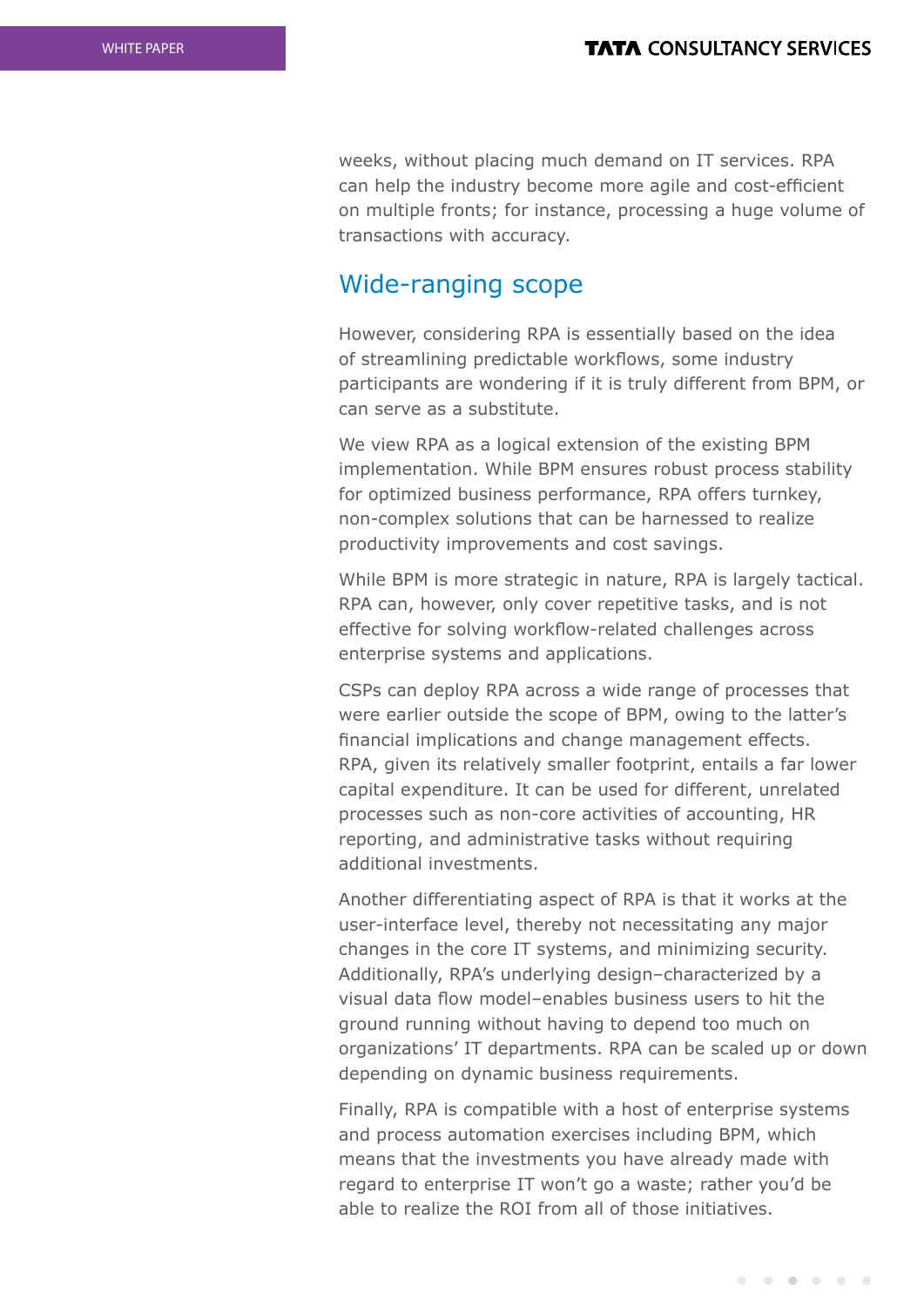#### Emerging use cases

How exactly can the telecom industry use RPA to reimagine its operations for rapid business transformation? To begin with, CSPs could leverage the technology to automate back-end activities such as data entry and validation, and reconciliations, that involve turnaround times (TATs) running into days. Executing such tasks within minutes will allow telcos to plug substantial revenue leakages, and enhance customer satisfaction, through prompt resolution of grievances.

Operators should also look at deploying RPA for streamlining their customer support processes, including the ones related to ticket management, first call resolutions, and customer call handling. Diligent tracking of key performance indicators (KPIs) around BSS operations can eventually help CSPs identify areas of inefficiencies, and lower the cost of running service centers.

Moreover, intelligent automation capabilities embedded within RPA can enable marketing and sales to engage in targeted cross-selling and up-selling, through assisted calls, next-best action, and other such measures.

Last but not the least, other core processes such as order decommissioning and capacity management can also be improved appreciably by using RPA.

### Reaping business benefits

The potential benefits RPA can deliver are significant. According to an Everest Group study<sup>1</sup> published in October 2015, it can facilitate cost reduction in the range of 35% to 65% for onshore process operations, and up to 30% for offshore delivery. Through faster, efficient execution of manual, rules-based tasks, these 'software robots' could drive noteworthy reductions in cycle times across different areas of operations, a PwC report<sup>2</sup> released in 2016 forecast.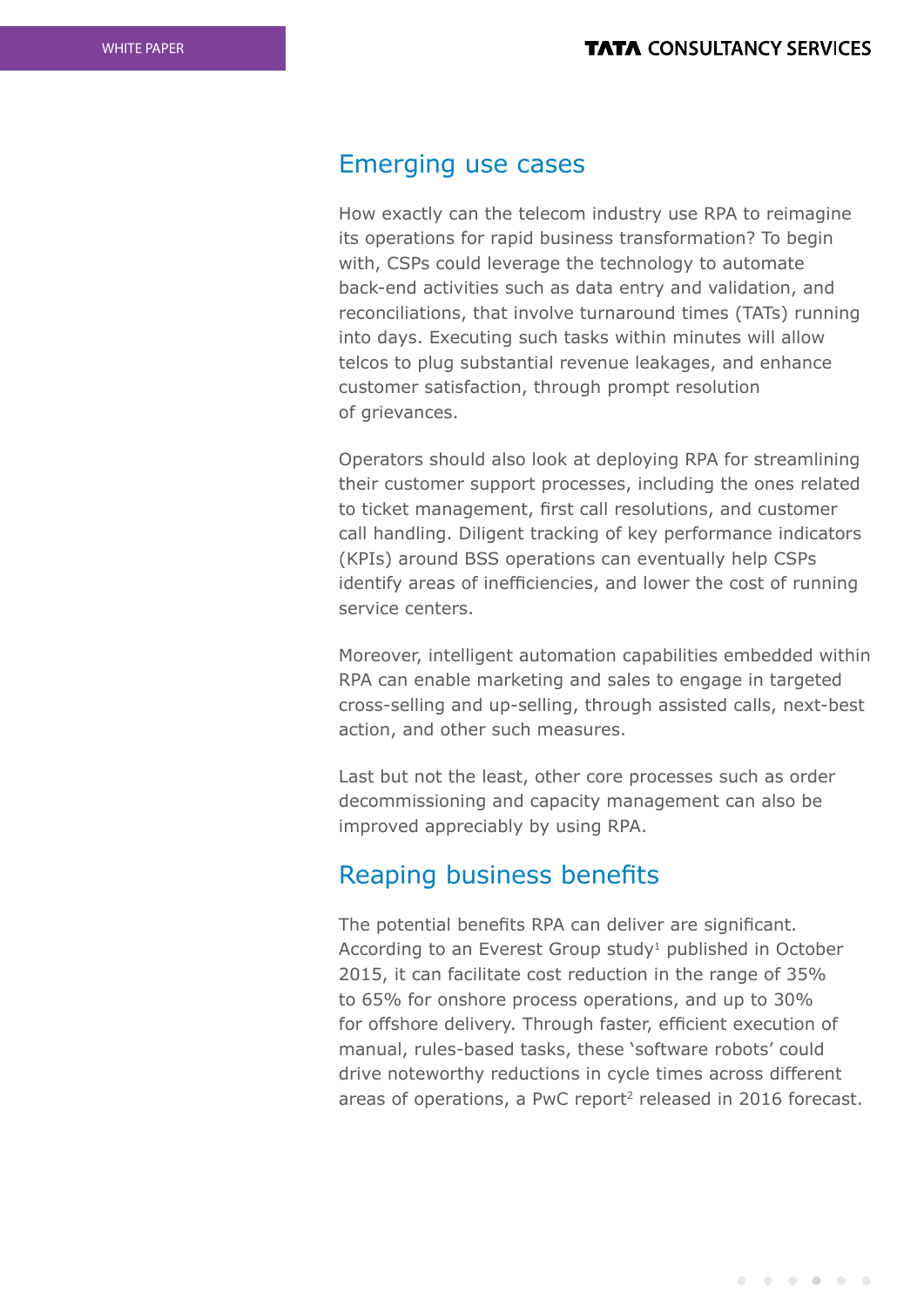Apart from orchestrating tangible gains in relation to TCO and business agility, RPA could help telcos ensure enhanced service delivery through better process quality, governance, continuity, and security.

### Conclusion

Over the last two decades, the telecom industry has been one of the most enthusiastic adopters of IT, riding the various waves of technological disruption for ensuring better customer connect. As robotics, machine learning, and AI begin to fundamentally transform the way companies provision their services in an on-demand economy, telcos too will have to revisit some of their long-held operating principles. With the stabilization of new technology, telcos are keen on adopting RPA.

RPA and BPM are playing a pivotal role in such adoption and transformation, and are being leveraged in both medium and large cognitive intelligence programs involving ICR, NLP, text mining, and machine Learning.

## References

- [1] Everest Group, Seizing the Robotic Process Automation (RPA) Market Opportunity, October 28, 2015, accessed on June 12, 2017,http://www2.everestgrp.com/reportaction/EGR-2015- 10-R-1609/Marketing
- [2] PwC, Organize your future with robotic process automation, 2016, accessed June 12, 2017, https://www.pwc.com/us/en/outsourcing-shared-services-centers/assets/robotics-processautomation.pdf

 $\begin{array}{cccccccccccccccccc} \bullet & \bullet & \bullet & \bullet & \bullet & \bullet & \bullet & \bullet & \bullet \end{array}$